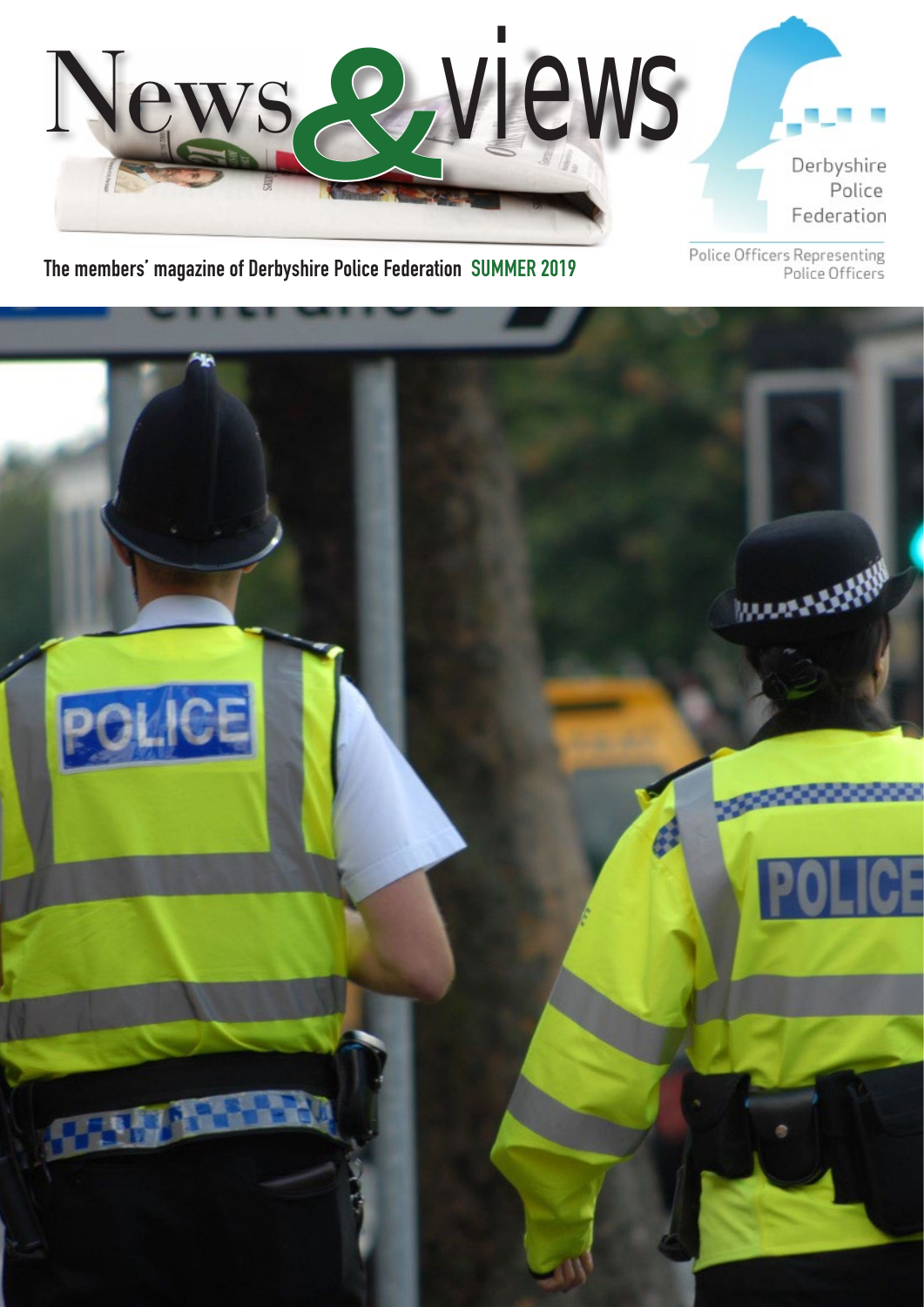## Wellbeing theme

### *By Tony Wetton, chair of Derbyshire Police Federation*

As a Federation, we are committed to supporting officer wellbeing.

We all know when we join the police that we are going to be dealing with traumatic incidents but I don't think any of us are ever fully prepared for the



impact these incidents can have on us.

This edition of our Federation ezine has a wellbeing theme and details the personal experiences of a number of officers who, for one reason or another, have found their wellbeing has suffered due to the role they carry out or the circumstances they find themselves in.

They are sharing their experiences in the hope that any other officer finding themselves either in a similar situation or perhaps struggling for other reasons will realise they are not alone and support is available to them.

We have also highlighted a number of organisations that offer help, support and guidance specifically for police officers, police staff or emergency workers. The list is not exhaustive and I would like to assure any officer concerned about their wellbeing – or that of a colleague - that the Federation is also on hand to offer support. No one should suffer in silence and no one should feel they are alone.

Away from the wellbeing theme, this edition includes details of the Derbyshire nominee for this year's Police Bravery Awards. PC Kim Wheldon may be relatively young in service but she has already demonstrated that she has all the qualities needed to be a fantastic police officer.

It is worth noting that, in line with so many nominees for the bravery awards, Kim doesn't even consider she was brave. She did what police officers do. She saw a situation where a crime had been committed and a member of the public had been injured. Without so much as a thought for her own safety, she stepped in. This is just part of the reason why police officers have such a unique place in society. It is also why their wellbeing can be affected.

We congratulate Kim on her nomination and wish her well at the awards ceremony in July.

#### **Contact us:**

Derbyshire Police Federation Unit 104 Coney Green Business Park, Wingfield View, Clay Cross, Chesterfield, Derbyshire S45 9JW **Tel:** 01246 252329 **Mob:** 07813 693638 **Email:** [Derbyshire@polfed.org](mailto:Derbyshire@polfed.org) **Web: [polfed.org/derbys](http://polfed.org/derbys)**

# Brave Kim in line for national award



*PC Kim Wheldon.*

**P** arked outside a petrol station in a<br>marked police car PC Kim Wheldon<br>couldn't quite believe it when she saw<br>a man attack the customer ahead of him in arked outside a petrol station in a marked police car PC Kim Wheldon couldn't quite believe it when she saw the queue right in front of her.

She quickly explained she needed to end the call she was on and went to the victim's aid but was shocked to find he had been stabbed.

"At first as I watched from the car, I thought it was two people who knew each other having a bit of an argument to be honest. I could see it getting heated but I'd taken an important call on my radio so had to explain to the person I was speaking to that I needed to go as I saw it starting to turn into a bit more than just a few cross words. I saw the victim point over at me, as though to point out to the other male that I was there and could see what he was doing," Kim explained.

"As I went over, I thought the victim had

been punched, he was holding his neck so I couldn't see any injuries. It was only when he pulled his hand away I saw he was bleeding heavily and he told me he'd been stabbed. I was completely shocked, you don't expect that to happen right in front of you - even doing this job. At that point, I just wanted to get the offender detained and in the police car so he couldn't hurt anyone else."

Kim's instinctive reactions, with no real concern for her own safety, have now led to her being put forward as this year's Derbyshire Police Federation nominee for the national Police Bravery Awards and in July she will attend a Downing Street reception and a gala awards ceremony for brave officers from across England and Wales.

But Kim, who is in her third year of service and is currently based at Swadlincote, does not even consider what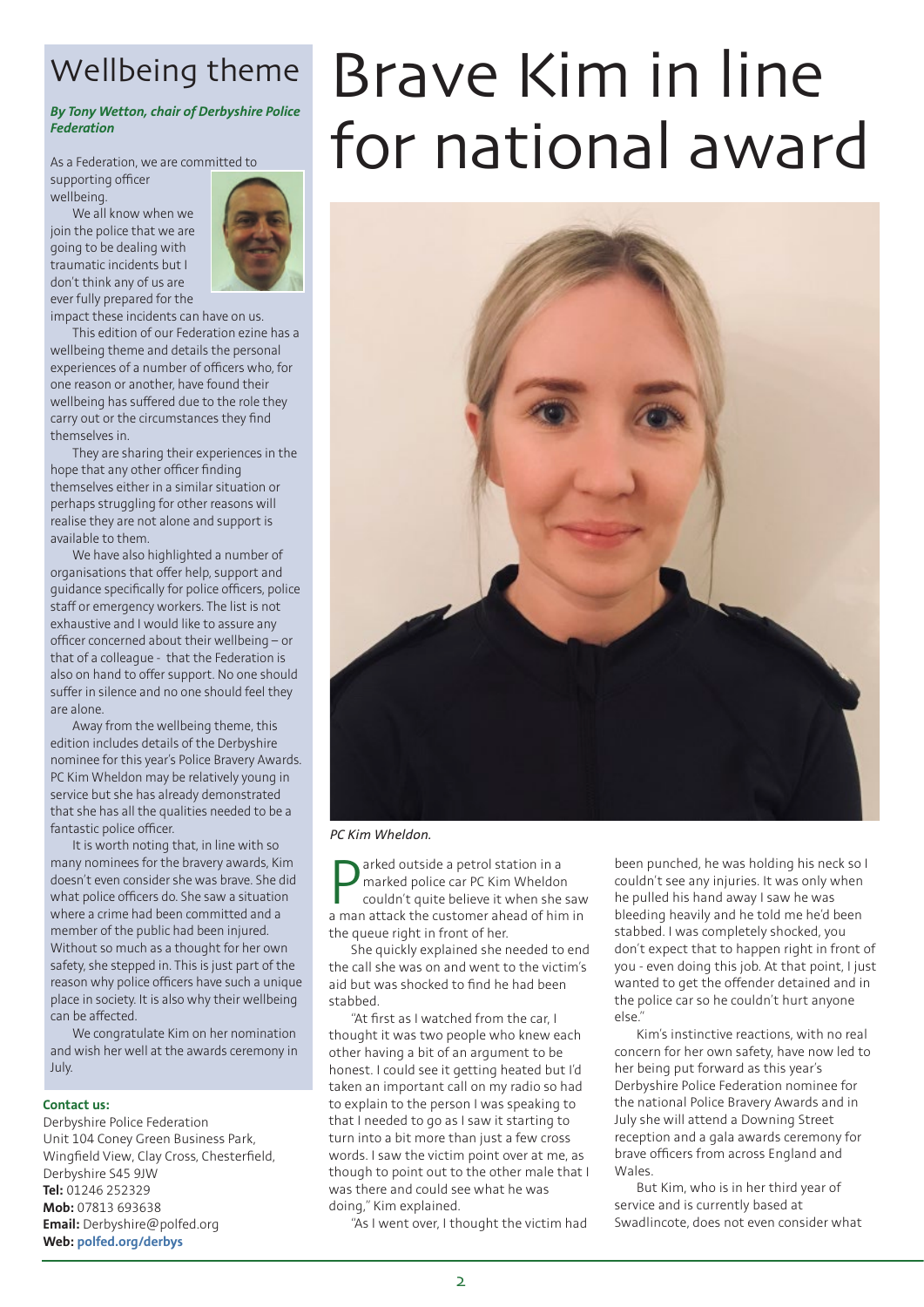she did was brave.

"It all happened so quickly and my first thought was: is he being serious? I'm sat in a bright marked police car a few metres away from him. I didn't realise what he had with him or even that he had stabbed anyone. If anything, the fact that I had no time to prepare or think as I would have if I had been called to an incident like this after it had happened made my instinct and training kick in more," she explains.

"It was instinctive. Really it's my job as a police officer to protect the public and apprehend offenders, but I really like to think that I would have stepped in to help regardless of whether I did this job or not. I couldn't stand back and watch somebody be stabbed for no reason and potentially lose their life or be seriously injured."

Kim also knows she would do exactly the same if she was in a similar position in the future.

"Had I realised as I approached what he had with him and his prior record for violence towards the police, I probably would have approached him a bit differently. It's easy for me to look back now and think of how I would have acted differently, which I did think straight after it happened, but in all honesty if I had known who he was and what he had done I probably wouldn't have had the same outcome as it might have given him more time to think and probably act differently towards me as I would have been more cautious."

Tony Wetton, chair of Derbyshire Police Federation, has praised Kim for her actions.

"Kim is a very worthy nominee for the bravery awards which are held each year to highlight the brave and selfless actions of police officers across the country who day in, day out in carrying out their duties protecting and serving the public put their own lives on the line," he says.

"Thankfully, Kim was not injured in this incident but the outcome could have been very different. The individual involved was clearly violent and unpredictable and Kim put herself in an extremely dangerous situation to ensure that no one else was injured. She acted in the finest traditions of policing and I will be very proud to accompany her to the bravery awards where her commitment to serving the public will be honoured."

The incident had unfolded in July last

**"** YOU ARE A CREDIT TO DERBYSHIRE CONSTABULARY AND THE WIDER POLICING **FAMILY. JJ** 



*Chief Constable Peter Goodman presents PC Kim Wheldon with her Chief's Commendation.*

year when Kim went to the Asda service station in Woodville to re-fuel the police vehicle. She saw the two men arguing in the queue. On witnessing the physical assault, she stepped in, arrested the attacker, handcuffed him and put him in the car so she could give first aid to the victim.

The knifeman was searched by other officers who responded to calls for assistance who found he was also carrying what looked to be a viable firearm though it was later found to be a BB gun.

Stocky and significantly larger than Kim, it was discovered he had previous for assaulting police.

#### **KNIFEMAN JAILED FOR EIGHT YEARS**

The attacker pleaded guilty to wounding with intent to do grievous bodily harm and was sentenced to eight years in prison – a custodial term of 56 months and an extension of 40 months.

He was also given a concurrent sentence of nine months' imprisonment for three counts of having a blade/article sharply pointed in a public place.

### **'DON'T BE A HERO'**

Kim says that after the incident she was in two minds about whether to tell her family about the incident as she knew they would just be worried.

"Their favourite line is 'don't be a hero'… but I have to remind them that I'm not trying to be a hero - and I'm definitely not a hero! It's my job to protect the public and I can't just stand back and not act when things happen," she says.

"My partner was shocked at what had happened and was worried I could have been hurt myself but I just reminded him that I have a brilliant shift where we all look after each other and I've done training to deal with situations like this. My family and

friends are all proud of me for doing this job but, of course, they worry, as I'm sure every other police officer's family does."

Kim will be taking partner Paul Kilbane with her to the awards reception and presentation night and is excited about the day.

"It's hard to choose one thing I'm most looking forward to as so much has been planned in that I'm really excited for. I'm really looking forward to the awards ceremony, meeting officers from other forces and hearing their stories and getting to wear traditional uniform for the night like I'm off The Bill but also just going to Number 10 Downing Street," she says.

Kim has already received a Chief

Constable's Commendation for her actions. The commendation stated: "You are a credit to Derbyshire Constabulary and the

wider policing family." She has also been praised by BCU Commander Chief Superintendent Jim Allen who said: "A nicer, kinder, more unassuming officer than Kimberley Wheldon you couldn't hope to meet."

Kim says she is completely shocked to have been nominated for the bravery award.

"I never thought I would be put forward. I had already received the Chief Constable's commendation which I was so grateful for and I thought that was the end of it. We all deal with difficult things daily and I just thought 'who, me?' I didn't do anything that any other officer wouldn't have done in the same situation," she explains.

The bravery awards could be one of the first official engagements for the new Prime Minister. The Downing Street reception is hosted by the Prime Minister with the Home Secretary and police minister also usually in attendance.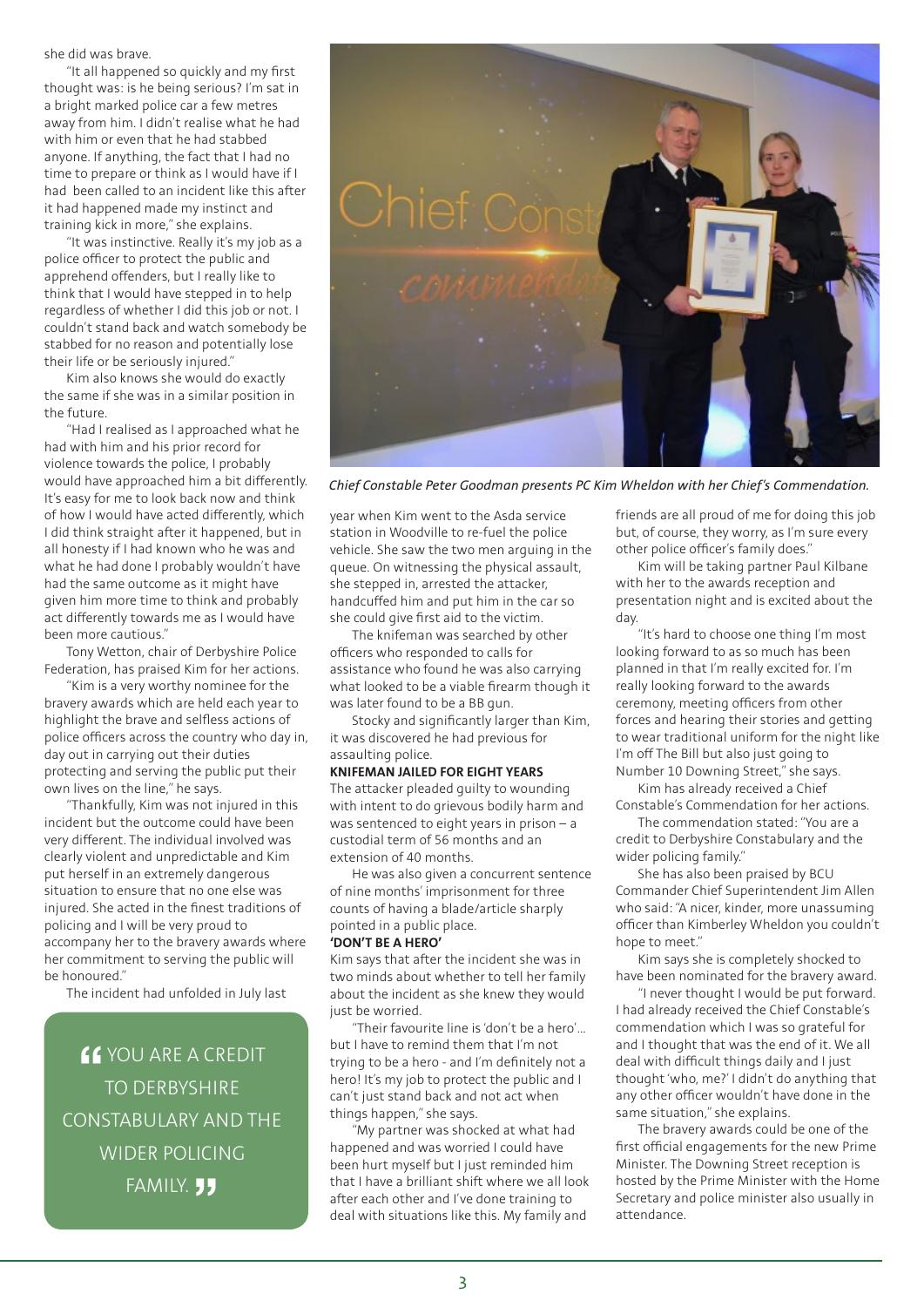# Officer wellbeing: more needs to be done



More needs to<br>be done to<br>officers who may be done to identify need help due to stress and mental health issues, says a Derbyshire Police Federation workplace representative who believes a lack of



*Adam Bryan*

intervention contributed to him taking time off work with mental illness.

But Adam Bryan is also encouraging officers to look out for their colleagues and calling on people to speak up if they feel the pressures of policing are getting to them.

"It's startling to think that every year around 30 officers kill themselves, the challenge is on to ensure that one of your colleagues is not in that statistic," he says.

Adam has now written a blog about his own experiences and offers advice to anyone who finds themselves struggling due to work or personal issues.

"It's an odd time in your life, you will not feel comfortable with what you are experiencing. But, things will go full circle. If you've had a dream ended for whatever reason then you will find another in the future. Talk to someone, me if you want – you are not on your own but will feel like you are," Adam explains.

"If you're off sick, don't feel guilty and don't rush back. You won't realise just how unwell you are. If you are off sick, part of your recuperation will involve going out and doing things, that doesn't mean that you are better and ready to go back to work. The fact you feel guilty doing things means that you are a good person with good morals and that is enough to reassure you that you are not swinging the lead. Those weeks you are absent are crucial to the rest of your life and you need to make the most of it."

He wants to see more proactive methods

in place to identify officers who need help and says that while some specialist officers receive mandatory counselling there is little in place for uniformed staff.

"That needs to change," he argues, "Not only do they deal with the horrific scenes as initial responders, they get abused regularly, assaulted, work shifts and also have large crime workloads that are more complex and risky than ever. They need measures in place to protect them. The measures need to be intrusive and regular, not once or twice a year.

"There is little support on hand for first line managers either. As I mention in my blog, I have seen an above average amount of horror in my time but have only ever had a follow-up once. I think we need an anonymous route for reporting concerns around health as we do for corruption. Even if it is not used much, it is still better than nothing. I think it will do good and does not need to be complicated."

Adam says he has no doubt opportunities were repeatedly missed to help him until he finally gave up and believes a line manager, who didn't even contact him while he was off sick, had a duty to look after his wellbeing.

"I received much more advice and friendly support from my colleagues within the Federation than those paid to look after me. The best advice I can give anyone else is to contact the Federation when you go off even if it's not something you would think to do we can signpost you to external organisations that are much quicker than the NHS and ensure you are being adequately looked after. My friends also rallied around me as I think they recognised I had lost the plot," he says.

**[Read Adam's blog.](https://www.polfed.org/derbys/news/2019-articles/mental-health-more-needs-to-be-done/)**

### Looking after your health and wellbeing SEEKING SUPPORT?

The Federation has produced a health and wellbeing booklet offering members advice and information on a range of health conditions as well as tips on staying healthy and losing weight.

You can find a link to the booklet at **[www.polfed.org](http:// www.polfed.org )** on the health and wellbeing pages.



## The Police Treatment Centres

The Police Treatment Centres (PTC) is a registered charity supported by voluntary donations from the police family primarily in the northern forces of England and Wales, Scotland and Northern Ireland. Officers currently make a donation from their pay of £1.80 per week.

The charity provides two treatment centres – one in Harrogate, the other in Auchterarder - where serving and retired police officers can receive treatment following an illness or injury with the aim of assisting their return to better health. Almost 4,000 people attend the centres each year with most receiving intensive physiotherapy. Others seek support with stress-related conditions or anxiety and depression as part of the PTC psychological wellbeing programme.

4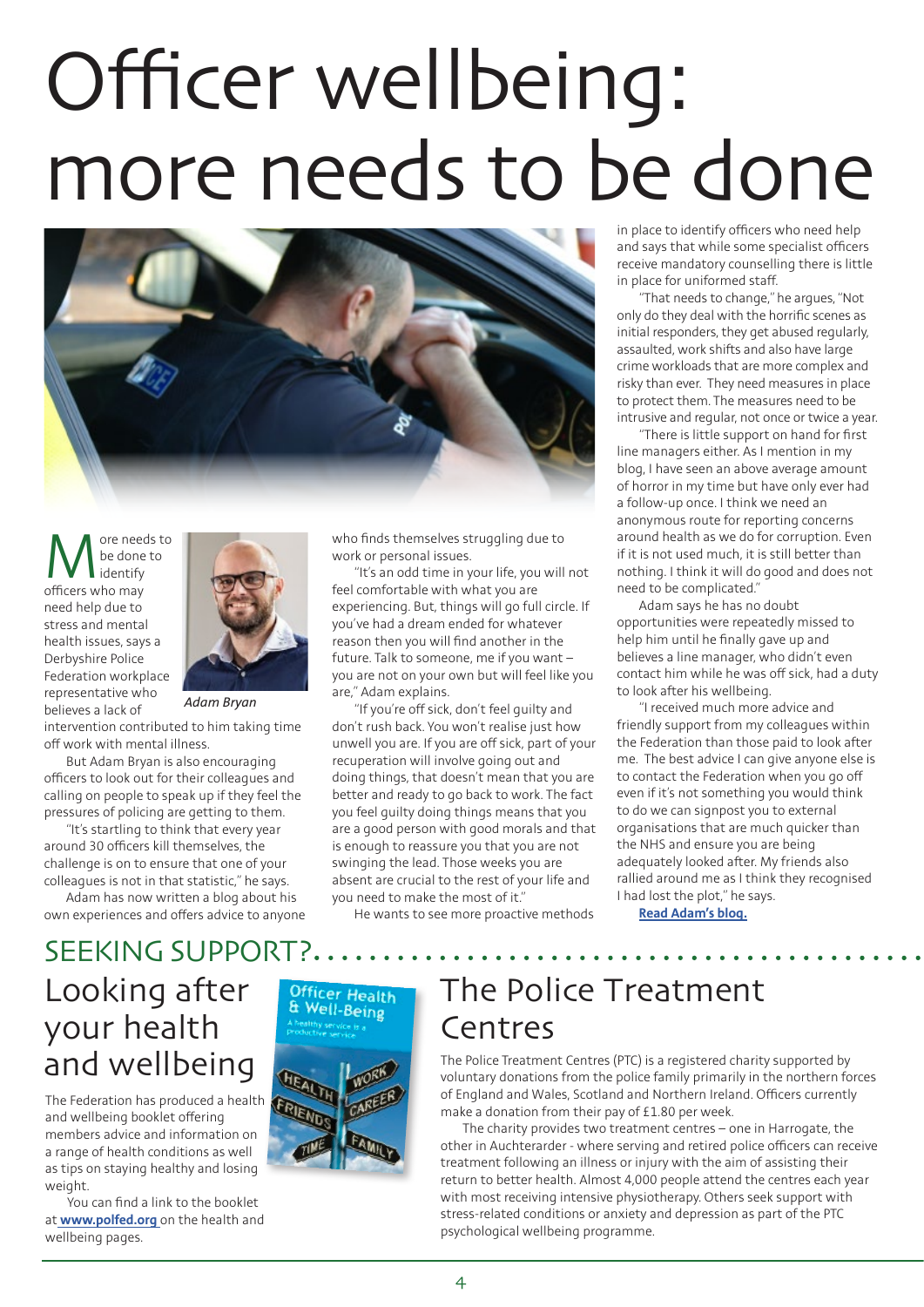# Force leading the way on mental health

The Force has<br>been praised for<br>its commitment<br>to mental health and he Force has been praised for its commitment wellbeing by a former police sergeant who, after experiencing severe depression as a result of his job, now offers support to others suffering similar difficulties.



*Ed Simpson.*

But, while Ed Simpson believes Derbyshire Constabulary is leading the way, he is also keen to stress there is still much work to be done and only the continued collective efforts of officers and staff at all levels of the organisation can finally drive the service towards a permanent and truly positive change.

"I honestly believe that the number one priority for all police forces should be the wellbeing of its people; not tackling burglary, not cutting crime but looking after your people because how can you provide a service protecting the public when you are not taking care of your own?" he asks.

"If you look after your staff it will solve so many other problems. But actually everyone should also have a collective responsibility to look out for their colleagues."

Ed first talked publicly about his own experiences at the Federation's national conference a few years ago, driven by a desire to raise awareness of the impact of policing on officers' mental health but also to tackle the stigma still surrounding the issue.

'When I returned to work after being off due to my own depression in 2013, a lot had changed for me and I started to be honest about what had happened. But I also recognised that I wasn't alone in suffering with my mental health but no one else was

talking about it. I wanted to change that," he explains.

From that conference appearance, he found himself in demand to address other groups, including a staff training day for Mind, and was also asked to be involved in five wellbeing days for Derbyshire officers by the Force's current Federation chair, Tony **Wetton** 

He has since been involved with other forces but none to the extent of Derbyshire where he has been involved in raising awareness of mental health issues with more than 400 officers.

"It came as no surprise to me that there was sense of me not telling them anything they didn't already know in terms of how many officers were struggling due to mental health issues. I told them it was scary, I told them they are not alone and there was not a time when at least two people didn't come to speak to me after the session, either in the room or in the car park, about their own experiences," says Ed.

"I encourage them to speak to a trusted work colleague about how they are feeling or to contact any of the support organisations and charities available to them. You feel you are the only one struggling but you really are not and there is help and support out there."

Having delivered the first five sessions, he did hesitate when asked if he could do five more due to the impact it had on him but, on balance, decided to continue sharing his experiences to help others.

He was then spurred on when, after speaking to the Force's senior leadership team, supporting mental health and wellbeing among officers and staff was made one of the Force's key priorities. Derbyshire, he believes, is the only force in the country to offer a day's wellbeing training for its officers and staff.

### **About Ed**

Ed Simpson was a sergeant with North Yorkshire Police until he was medically retired in 2016.

He had become depressed over a relatively short period of time but believes the trigger was accompanying the parents of a teenage boy killed in a road accident as they identified his body in a mortuary

Although he had attended many traumatic incidents up until that point, it was the Mum's reaction that had a profound effect on him.

His health deteriorated to such an extent that he recalls driving to work each day wishing he was dead. When he finally shut down completely mentally, he was on sick leave for a year and took anti-depressants.

He has since become an ambassador for the mental health charity Mind's Blue Light Programme and has used his experiences to help other officers through mental health problems.

"This is massively forward-thinking," he adds, "But also massively important."

Generally, he feels we have all come a long way in talking more openly about mental health, admitting that when he first started sharing his own experiences he did so with a feeling that he had nothing to lose in doing so.

But he still wants to see more progress.

"All too often we are seeing policies being put before people; procedures and policies need to be there so that people are treated equally but that should not mean there is a 'one size fits all' approach, people will have different needs and we need to acknowledge that," Ed explains, "We are not just numbers, we are individuals and we needed to be treated on a human level."

While there is a growing awareness of mental health issues, he also wants to see better training for officers based around prevention rather than just treatment of illness. He is currently working on a training package with a psychologist and hopes this can be rolled out across the country.

### Tailored support

While funding for Mind's Blue Light Programme specifically for emergency service workers has now ended, the mental health charity has pledged continued and tailored support for 999 personnel.

The Blue Light Programme was launched with LIBOR funding administered by the UK Government. Following four years of funded activity, the programme came to an end in March 2019. Much of the support the programme offered continues to be available, but the way Mind works in the sector has changed.

**[Find out more.](https://www.mind.org.uk/news-campaigns/campaigns/blue-light-support/)** 

## Rebuilding lives for a brighter future

Police Care UK provides practical, emotional and financial support for serving and former police officers, staff and volunteers who suffer harm as a result of their policing role.

The charity's mission is to reduce the impact of harm on police and families.

**[Find out more.](https://www.policecare.org.uk/)**

# The Blue Lamp Foundation

The Blue Lamp Foundation was set up by PC David Rathband who was blinded when he was shot by Raoul Moat.

The charity supports members of the emergency services who have mental or physical injuries after being injured on duty.

**[Find out more.](http://www.bluelampfoundation.org/)**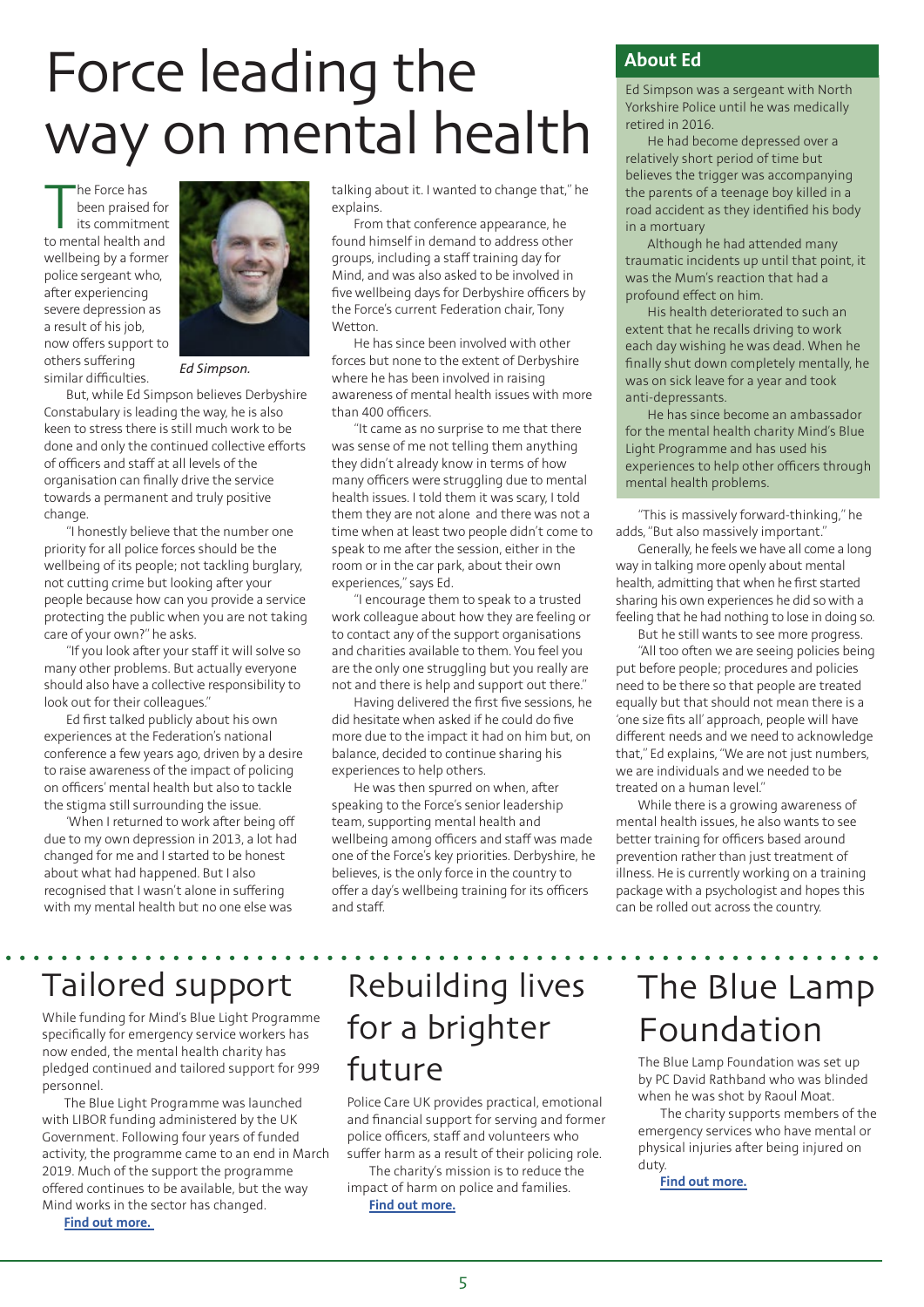# Performance hit by menopause

Imost half of women (45 per cent) from Derbyshire Constabulary who responded to a national survey said their performance at work had been negatively affected by the menopause with 21 per cent saying they felt this had affected their manager's and colleagues' views on their competence.

Three quarters (76 per cent) said the symptoms of the menopause were either moderately or extremely problematic.

And 17 per cent said they had considered leaving the job because they had found it difficult to deal with the menopause at work.

The Derbyshire results were in line with the national findings of the EveryonePause survey carried out by the Police Federation last year.

"This survey, the first of its kind in policing,

should really open everyone's eyes to how the menopause affects police officers and staff. Around a third of women officers are over 45 so this is something that should not be ignored," says Kirsty Bunn, secretary of Derbyshire Police Federation.

"The survey was aimed at those who have gone, or who are going, through the menopause but also at line managers. We now need all forces to recognise the impact of the menopause and the effects it can have on officers and staff members at work."

Kirsty has praised the efforts of Derbyshire Constabulary to help women going through the menopause and the work of the Force's Menopause Action Group which was set up over a year ago and is led by the Gender Agenda.

Derbyshire Police Federation worked with

the Gender Agenda to push for the women only Job-Related Fitness Tests which have now been introduced by the Force. One has already been held and three further dates have been scheduled.

The Force, at the Federation's instigation, has also agreed to provide cooling clothing for women who need workplace adjustments to keep them at work.

The survey was carried out for six weeks from the middle of October 2018. It was initiated to help improve working conditions for Federation members, soon caught the attention of others in policing when UNISON, the Police Superintendents' Association, the National Police Chiefs' Council (NPCC) and the College of Policing got on board to help promote it to their members and staff.

[Read the survey report.](https://www.polfed.org/media/14789/menopause-survey-2018-derbyshire-constabulary-18-03-19-v10.pdf)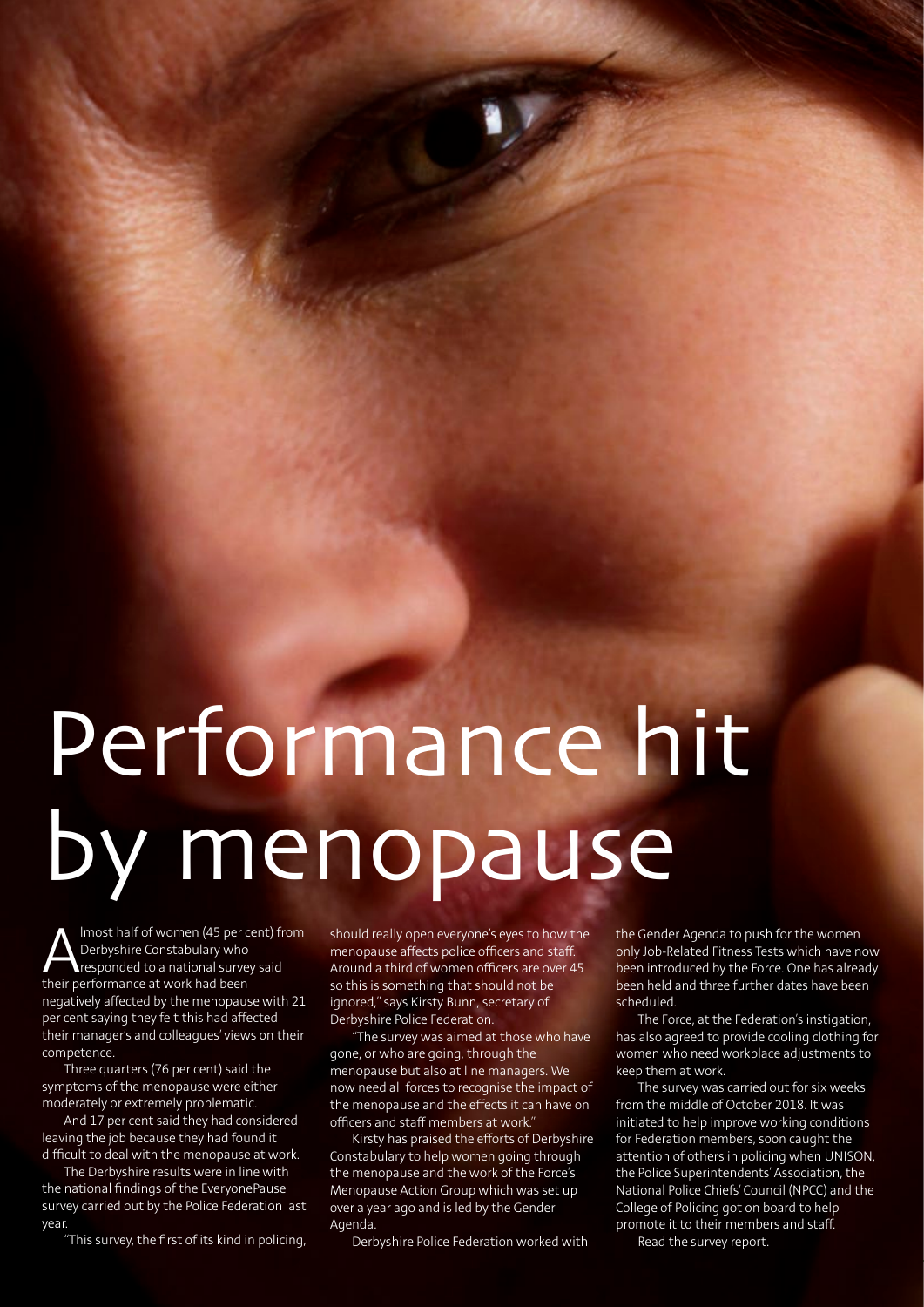

# 'I considered leaving the Force'

Derbyshire PC Helen Gallear went from feeling competent in a position to feeling totally and utterly useless as a result of hitting the menopause.

With 17 years' service under her belt, Helen feels her life has changed dramatically recently and admits that she was one of the officers who said she had considered leaving policing when she filled out the national Federation's menopause survey.

"I remember visiting my GP two years ago and telling her how unwell I felt. I genuinely thought I was suffering with some incurable disease. It was only when she said the 'M' word that it all sort of fitted into place. It had never even occurred to me that I was peri-menopausal," Helen says.

"No one I knew had even talked about it before me and so I was just oblivious as to what to expect. Since I have been talking about it, I feel much more confident as I know I am not the only person feeling like this.

"But the biggest issues for me have been loss of memory and the overwhelming feeling of anxiety and fatigue. Bladder issues are something which I believe have been swept under the carpet.

"I was mortified to have to tell my male line manager that I had to go home to change. This has just not been addressed at all. I explained to him that it only ever happens when I run very suddenly and yet I am still in a job where I am expected to run after people. I feel no-one really understands and it is still a little bit like mental health,

some people just don't 'get it'."

While Helen's symptoms are complex, and changing, they also include: brain fog – which she describes as a major issue, mood change, hot sweats – although calming down recently due to starting Hormone Replacement Therapy (HRT), heart palpations, weight gain, loss of libido, chronic joint pain and fatigue.

The HRT is helping but Helen is also taking medication for anxiety although she is concerned that her memory loss is still appalling

"I have even asked my GP if I have signs of early onset dementia. I haven't – by the way. I take the HRT tablets daily. I sleep an awful lot and rest as much as I can when I can. My husband is very understanding and lets me rest. I also do mindfulness and exercise as much as I can as well as eating a very healthy diet," she says.

Helen is doing everything she can to manage the menopause and stay in policing and admits that she can't really come up with ideas for what the Force could do to help women officers, although she would like line managers to receive more training on the issue.

One solution, she believes, could be controversial.

"Maybe we should look at alternative roles for officers who have other skills to offer in alternative areas of policing. Women who have been in the job for many years have lots of transferable skills which aren't always used," Helen explains.

**"**NO ONE I KNEW HAD EVEN TALKED ABOUT IT BEFORE ME AND SO I WAS JUST OBLIVIOUS AS TO WHAT TO EXPECT. SINCE I HAVE BEEN TALKING ABOUT IT, I FEEL MUCH MORE CONFIDENT AS I KNOW I AM NOT THE ONLY PERSON FEELING LIKE THIS. **JJ** 

# pay and morale

All Federation members are being urged to complete a survey on pay and conditions and officer morale.

The Police Federation of England and Wales conducts a national survey on these issues each year with the findings being used as evidence in the Federation's submission to the Pay Review Remuneration Body (PRRB).

"This is possibly the most important survey officers will be asked to complete this year so I would urge all Federation members to take the time to take part," says Tony Wetton, chair of Derbyshire Police Federation.

"It should take no more than 20 minutes to answer the questions but the findings could provide crucial information for the Federation when it considers its submission to PRRB later this year. This is the only national survey that gives members a chance to share their views and inform the Federation's work on pay and conditions and general police morale."

"The Federation is often criticised for not listening to or engaging with members and for not fighting their corner hard enough. This is YOUR opportunity to engage and contribute to the work that goes on to improve our pay and conditions. Give us the information we need to make the best possible case in negotiations."

The survey will close on Monday 29 July. Contact the Federation office if you have not received a link to the survey.

### Annual leave and the PTC

The Force has taken steps to ensure that officers and staff visiting the Police Treatment Centres (PTC) for support and treatment for mental and physical conditions do not have to do so in their own time.

While there was no policy or management guidance in place stipulating officers had to take leave to attend, duty management systems have now been amended so that time at the PTCs can only be classified as duty time or sick or compassionate leave.

"In reality, none of the 40 or so officers and staff who visited the PTC last year had to do so in their own time but I am pleased our systems have been updated to fit in with the Force stance on this issue," says Kirsty Bunn, secretary of Derbyshire Police Federation.

"The PTC offer a great service to our members and I would not like anyone to feel discouraged from attending when so often time spent at one of the two centres can actually get a sick or injured officer back to work far quicker than they would otherwise have been able to."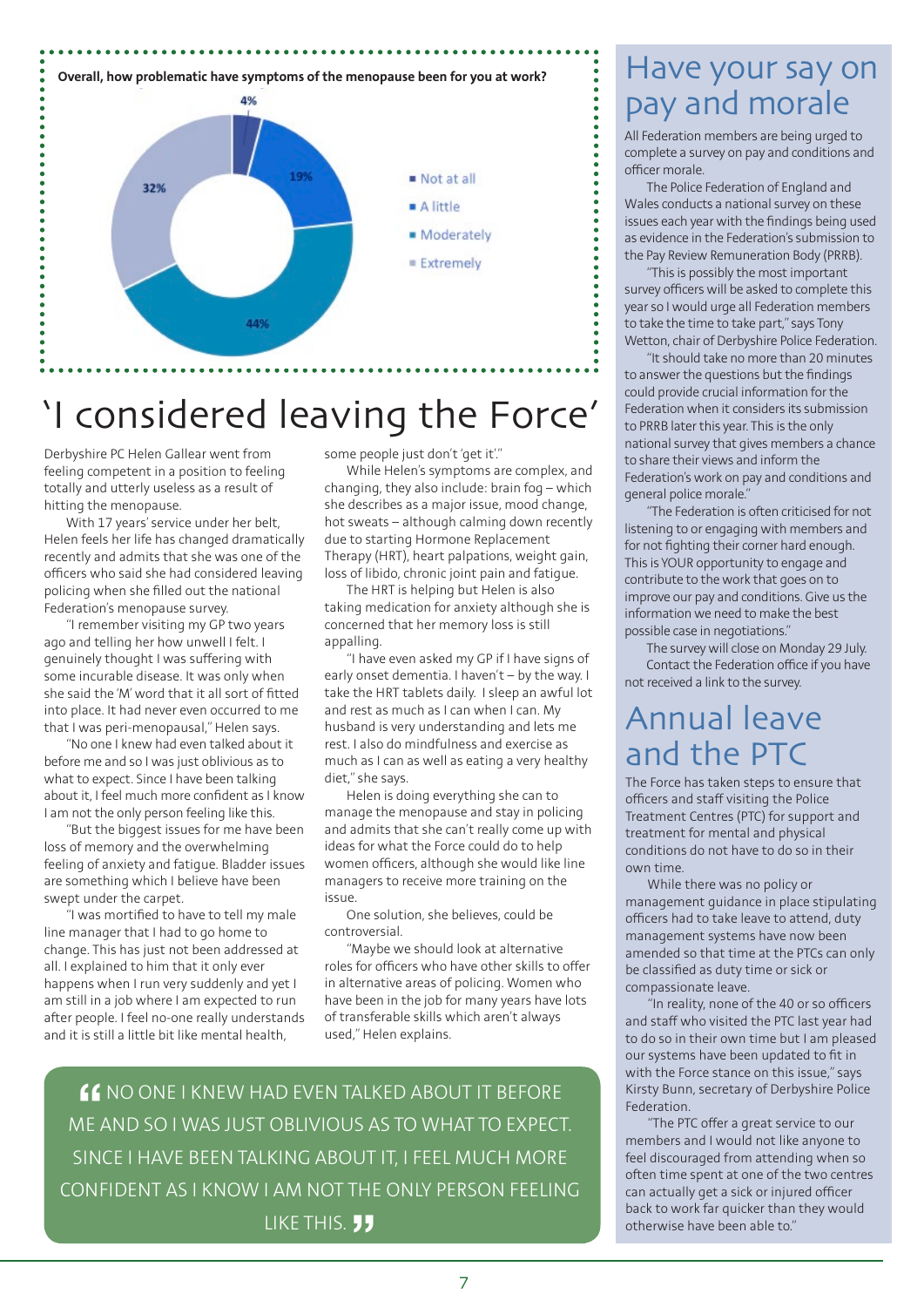# A career break helps Laura regain her love of policing

**"**I HAVE GAINED PERSPECTIVE AND HAVEN'T QUITE FINISHED WITH BEING A COP. IT STILL FITS WITH MY VALUES, BELIEFS AND PURPOSE. **JJ**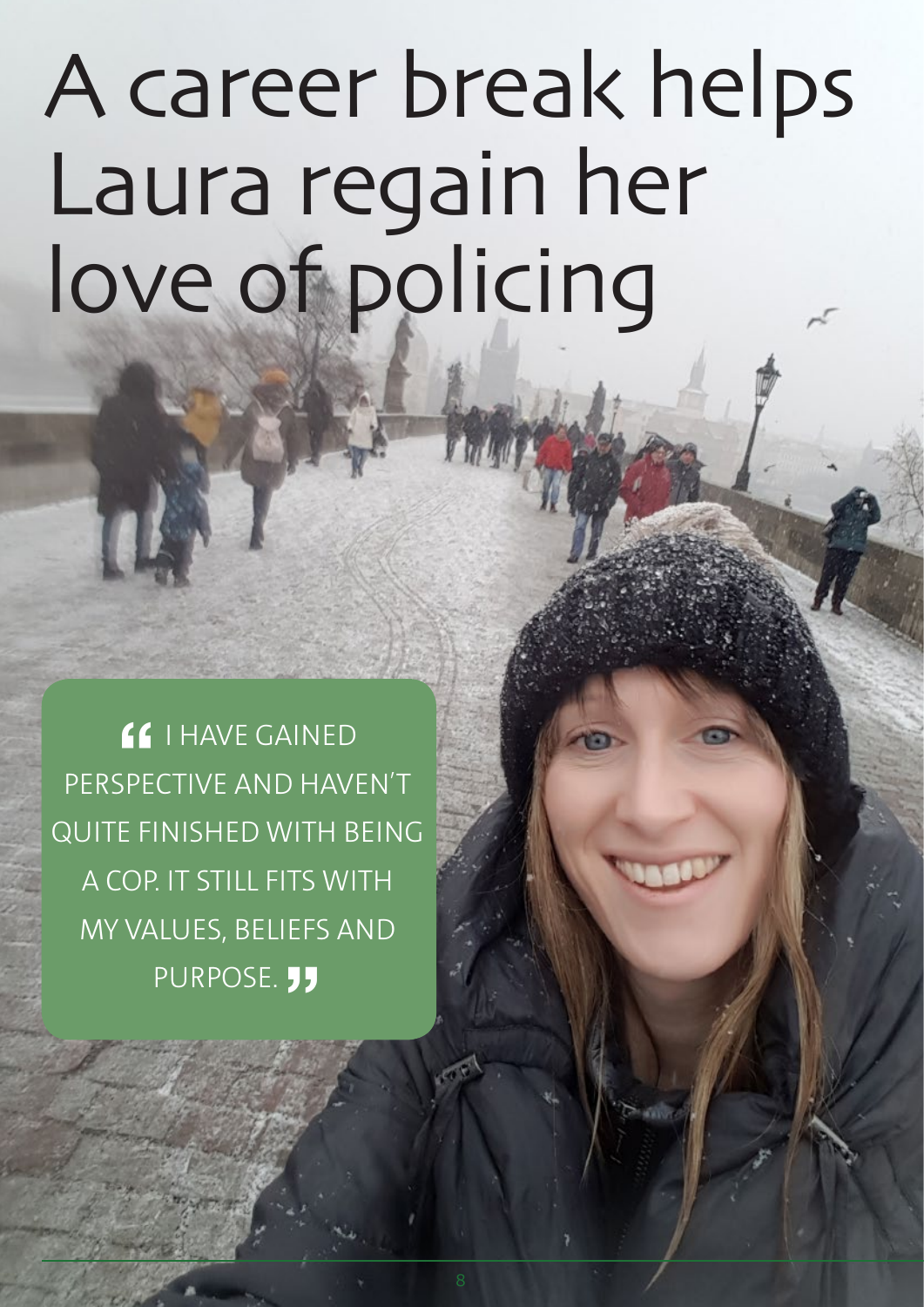Fround 15 years into her policing career,<br>Laura Barker felt 'lost' and unsure if she<br>Lake a two-year break Laura Barker felt 'lost' and unsure if she wanted to be a police officer so decided to take a two-year break.

But now, having taken time out, she is returning to the Force – five months earlier than originally intended.

"I have gained perspective and haven't quite finished with being a cop," she says, "It still fits with my values, beliefs and purpose. I was on the Local Policing Unit before I went on my career break and this is where I felt that I was unhappy because I wasn't in alignment. I couldn't give the best service that I wanted to give. I am returning to Erewash on another Safer Neighbourhood Unit."

Laura's first posting on joining the Force was at Peartree Police Station where she was assigned to front-line policing of Derbyshire's multi-cultural community.

She then moved into Safer Neighbourhoods Policing working in an area with gang associations and activity. With stints as an acting sergeant, Laura also worked on the mental health triage car which then led to one of her career highlights, being asked by a chief officer to join the strategic steering group for the Mental Health Street Triage Pilot. She subsequently attended the Department of Health in London to give a presentation on the project.

But, there were still some low points in her career, particularly when she had to choose which crimes to investigate as she didn't have the capacity to investigate them all and acknowledging that she could not give victims of crimes all the support they needed.

Laura was also concerned about colleagues who were unhappy and demoralised but felt, even though she gave them as much support as she could, she was unable to solve their problems.

But it was being forced into a conduct hearing to give evidence that had a major impact on her.

"I had support from my sergeant at that time but nobody else. It was awful. I wouldn't put my epaulettes on for months afterwards as the hearing was published on the Intranet," she **explains** 

But now, having received coaching and tried Neuro-Linguistic Programming, Laura has found a new focus and is returning to the Force after a chance meeting with Chief Inspector Frank Burns.

"He was a guest interviewer for a job that I had applied for with a local authority while on my career break. He contacted me afterwards and asked to meet with me to discuss why I wanted to leave and how he could provide support in re-considering and coming back. He gave me his time, was really supportive and this has played a big part in me coming back," Laura admits.

While she will initially join the Safer Neighbourhood Unit, she has applied for a police officer assessor role too.

"I am hoping I can put my coaching and NLP skills to use to facilitate and enhance the student journey," she explains.

### **Laura Barker gives an insight into her journey back to the Force**

### 'I eventually found myself lost'

When I became a PC, I was proud and excited about the journey ahead of me. I am quite certain that most, if not all, other officers can share this emotion with me. We get our uniform and badge number and proudly identify ourselves, in my case, as a Derbyshire Constabulary PC.

Those first few exciting moments still put a smile on my face. Identity is a huge thing for any human but I am curious if we are at risk of confusing our identities as we go through our complex and all-encompassing lives?

How often have you phoned to say you will be late home from work - again, or that you can't make your child's show? How often have you been asked: 'Have you forgotten you are a parent or wife, husband, daughter or son?

We are affected and influenced by people and situations. They shape us and become a part of who we are, how we identify with ourselves and how we are driven to respond to any given situation.

In my case, on too many occasions with the multiple roles I was performing, I eventually found myself lost. I felt lost with who I was and with what I should be doing, and how to feel happy. Sadly, I have heard this is all too familiar with fellow officers. The good news is nobody must feel this way or go through their life or career lost or going around in circles. It's taken me 15 and half years of policing and a six-month career break to dust myself off and free myself from the lost property store.

I want to share my new-found knowledge to help others who, like me, have needed a helping hand at some stage in their life; whether this be their own hand or the hand of another. It's incredibly hard and brave to take a hand reached out to help you. Often, for individual reasons, a hand cannot be taken, and this is where coaching and Neuro-Linguistic Programming (NLP) can be so valuable. Coaching and NLP should never replace mental health treatment – such as counselling - when needed but from my experiences, this was certainly my own personal emergency toolkit.

To kick start you, do you know who you really are? What your values are? What your beliefs are, not your partner's? What do you feel your life purpose is on earth? You need to take these questions seriously.

If you are in employment, a job role or a relationship that does not fit in or align with your identity, how can you can feel balanced, content and happy? You're just causing conflict with yourself and low mood can begin to set in. This is when my low mood set in.

Once you know who you truly are, you can look at your jigsaw and see where the pieces fit. You may even identify stray pieces from another jigsaw, where you've desperately tried to make it fit because it's easier than finding the correct missing piece.

A tool that helped me immensely was 'The Two Circles Exercise'. When I used this tool, I felt overwhelmed, lost, like my brain wanted to explode and that I had very little control of my life. How could I improve how I was feeling?

I firstly drew a circle, almost the size of my A4 paper, to represent how I felt my life was at that present time. I drew another circle – about the size of a mug - to represent how I would like my life to feel. I then wrote down on the same page what would be required to make my huge circle shrink, to meet the smaller circle. Then I looked for any marginal gain to start the process.

For me, at that time, I needed to reduce my working hours to achieve the better work-life balance I so desperately needed. I looked at the effect of this on my income and decided money is merely a contributing factor - the short-term gain was worth it.

I have also learnt some harsh lessons with decision-making. Life is based on the decisions we make. Decisions are affected by many factors and each person will be different as we have only lived our own, individual lives. Deciding you must be happy and content is something we can all do if we choose to. The short-term effort and effect may be painful but long-term it will be for the best.

Any difficult decisions we choose not to make still actually mean we have decided. It is then how we choose to move forward and accept the decision made. I didn't feel I had the power to make decisions – difficult or easy - but I now know I do. The feeling of fear we associate with making a decision is often worse than making the actual decision. Once the decision is made, the emotion is released.

I decided on a career break as I believed I was done with policing and I actively pursued other avenues of work; avenues I felt were more aligned to my identity. After seven months, I am now coming back to policing.

One great thing about being in the police force is that you have the extraordinary opportunity to apply for other posts, areas of work and go through multiple promotions. Often, we say that the opportunities aren't there, or your face must fit. I hold my hand up to some of these comments. But really, we just need to be focused, committed and tenacious. As the saying goes 'where there is a will, there is a way'.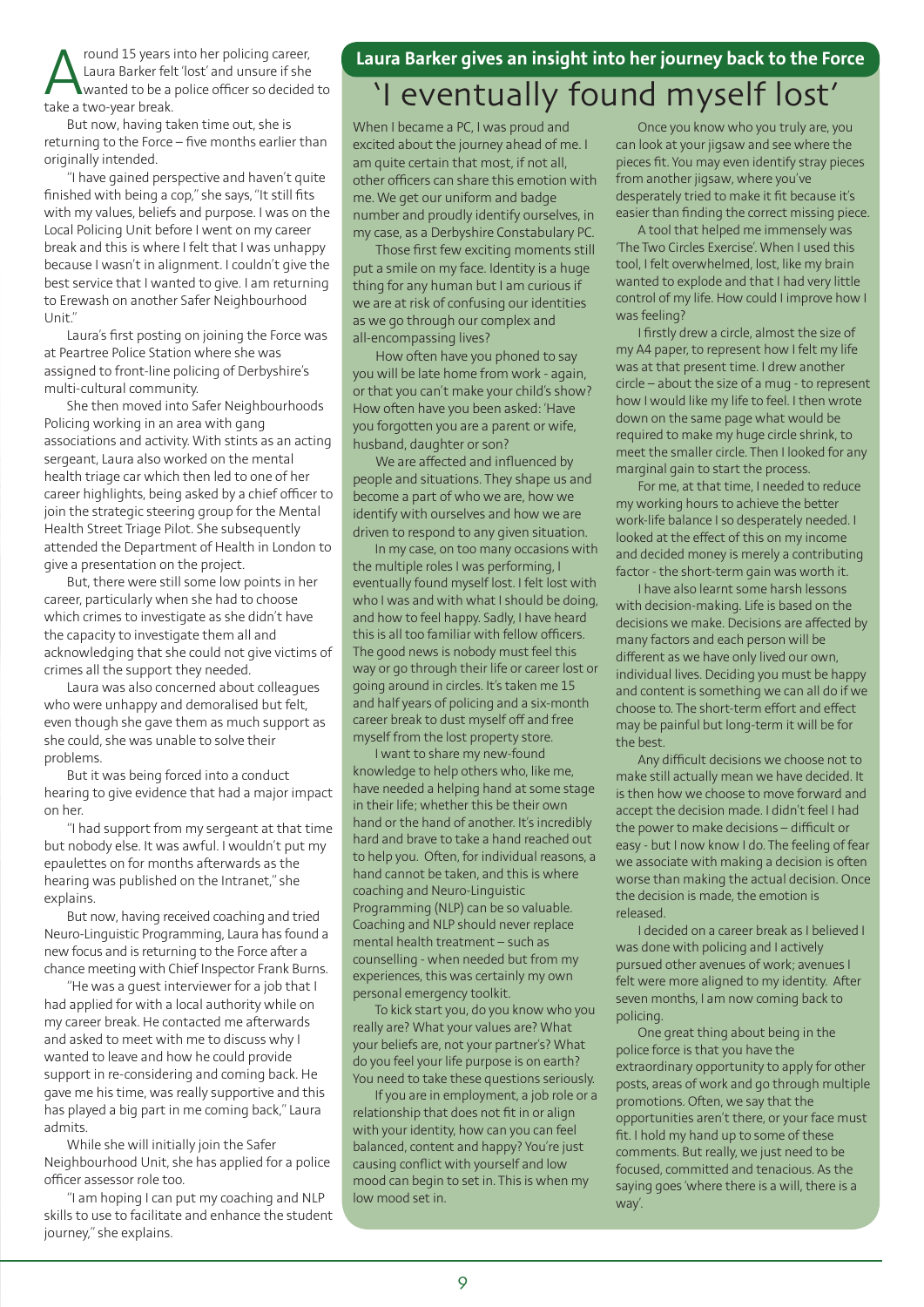# Support for breastfeeding mums

*PC Jo McGee and her two children.*

**A** breastfeeding mothers in the<br>workplace working group has<br>mums returning to work extra suppo workplace working group has been set up within the Force to try to offer mums returning to work extra support.

The group was established at the instigation of PC Sarah Spencer who, after a series of negative experiences, asked senior management for help and called for a change in the Force's approach to nursing mothers.

With support from PC Jo McGee, they met with other mums across the Force and identified common issues they faced when returning to work particularly for those who choose to breastfeed long-term.

While Sarah has been on maternity leave to have her second child, Jo has continued to lead the working group which has highlighted the lack of available support and information available to pregnant women, breastfeeding mothers and their line managers.

Jo has twice returned to work while still breastfeeding and encountered some issues due to a lack of awareness and education of what nursing mothers needed which, if not managed properly, could result in ill health and affect their wellbeing.

She has found that she was not the only officer to face these issues and was surprised by the sheer lack of knowledge shown by some supervisors and ignorance displayed by colleagues across the Force.

"The working group has identified

officers who stopped breastfeeding prior to returning to work due to them feeling as though they would not be supported," says Jo.

"One officer expressed their milk while sat in their car due to a lack of suitable facilities during work hours and another mother has reported that on one occasion she was pumping in an interview room and various people walked in.

"One officer reported she had little support from her supervisors who didn't allow any allocated time which led to health problems such as mastitis and blocked ducts. Another explained that during a meeting, she was told by supervisors that it is not medically necessary to breastfeed an older baby and to 'just stop', and it's not the

organisation's responsibility if she wishes to continue.

"Someone else told us that while searching for breastfeeding help on a Force idea platform, she was told by a colleague that her issues were an NHS problem, not a Force issue. Another has been forced to move job roles several times due to her need and commitment to breastfeeding."

Jo and the working group are now working to ensure the Force gets up to speed with what is required within the workplace for mums who breastfeed so they can focus their efforts on their daily job instead of facing unnecessary hurdles.

"While we are aware of the benefits, the demands of breastfeeding can be physically and emotionally draining, even for mothers who choose to feed for longer periods of time, where occasionally the exhaustion can be incomprehensible. The need to eat and hydrate regularly is key for mothers who are regularly breastfeeding as energy levels can be seriously affected," she explains.

"Managing this can be tough at times and with the additional challenge of work responsibilities, receiving the relevant support can make all the difference.

"When the time comes to stop breastfeeding, we also have to consider how hormone levels shift which can cause surprisingly severe emotional upsets, much like baby blues after birth. Weaning depression and anxiety are more common among mothers who wean their children quickly or suddenly and in some cases outside treatment needs to be sought."

Having first served as a Special, Jo joined the Force as a regular in 2006 and is currently based at St Mary's Wharf in Derby.

She has two children, returning to work after a year with her first and continuing to breastfeed until he was 22-months-old when she fell pregnant with her second child. Jo returned to work gradually after 10 months and is still breastfeeding her 18-month-old.

"I have experienced a real lack of understanding from supervisors but also a general lack of knowledge in respect of what support and facilities are required," she explains.

"I am fortunate that my role is office based and in the early days of my return I

**"**WE DON'T WANT OTHER MUMS FEELING THEY HAVE TO GIVE UP BREASTFEEDING WHEN THEY RETURN TO WORK AND WE CERTAINLY DON'T WANT TO HEAR OF ANYONE HAVING TO GO OUT TO THEIR CAR AND SIT IN A CAR PARK TO EXPRESS THEIR MILK.**"**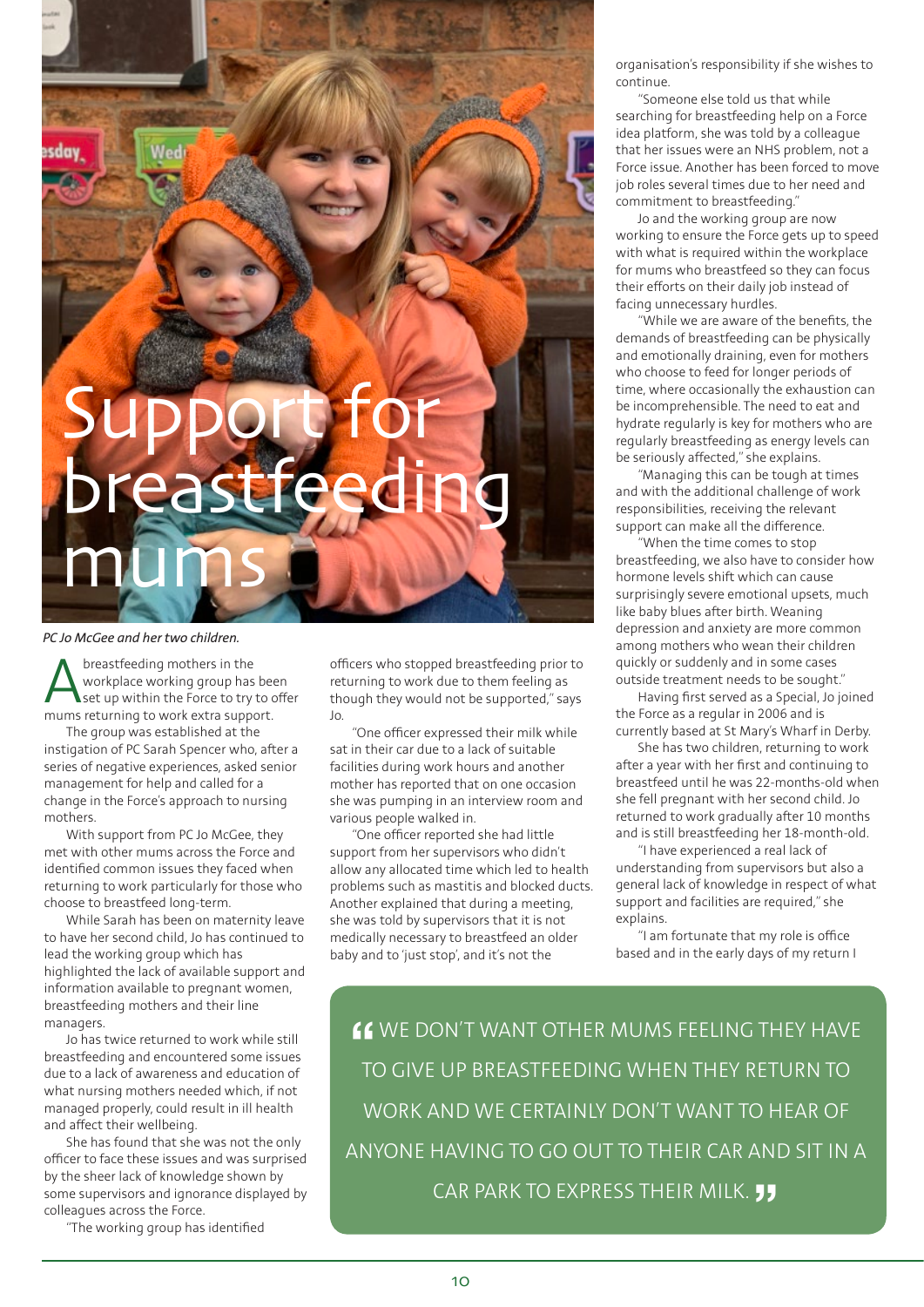could control my break times more easily around my need to express compared to others in more demanding roles.

"I am at a station that has good facilities including a clean, private and lockable room out of the way so it wasn't obvious to my colleagues when I needed to express.

"I also have storage facilities which, though not perfect, I manage with OK. This is clearly not the case for so many people around the Force who are experiencing difficulties around this sensitive area.

"The option for a lockable fridge was not available, this would have been something I would have pushed for if my job role and location was different, as the integrity of the breastmilk is vitally important to the health of my baby."

Jo continues: "The Force could help more by having readily available guidance for nursing mothers and their line managers to ensure the relevant support and facilities are available. We are aware that this is a sensitive issue and the objective of the working group is not in any way intended to offend or undermine the decision not to feed, or difficulties faced by nonbreastfeeding mothers, we would like to make that clear.

"This is to simply bridge the gap and ensure new mothers who are breastfeeding and return to work and those who continue to feed long-term, are supported physically, emotionally and psychologically, whether that be internal or signposted to external services that are available.

"The 'gold standard' would be consistent support from line managers, triggered by a regular check-in procedure to ensure breastfeeding mums are given time to express during work hours along with mandatory breaks to refuel.

"A suitable room at every station which is private and lockable with a chair and hand-washing facilities, as well as a small, lockable portable fridge solely used for the storage of breastmilk, which the nursing mother would be responsible for.

"We hope to set up a support network in Force to offer advice through our own experiences, or signpost pregnant women and nursing mothers to relevant information and support services."

Members of the working group are available as a point of contact for support on a new email – **[bfsupport@derbyshire.pnn.](mailto:bfsupport@derbyshire.pnn.police.uk) [police.uk.](mailto:bfsupport@derbyshire.pnn.police.uk)**

"We want to be open to pregnant officers and make sure they are aware of the working group so we can offer advice and support if they are considering breastfeeding their baby," says Jo.

"We don't want other mums feeling they have to give up breastfeeding when they return to work and we certainly don't want to hear of anyone having to go out to their car and sit in a car park to express their milk."

Jo can be contacted by email at **[joanna.](mailto:joanna.mcgee.3254@derbyshire.pnn.police.uk) [mcgee.3254@derbyshire.pnn.police.uk](mailto:joanna.mcgee.3254@derbyshire.pnn.police.uk)**

### Get to know your workplace representatives

**Workplace Federation representatives are on hand to offer colleagues help, advice and support.**

**Here three of the Derbyshire Police Federation reps give an insight into their Federation background.**

- **[Contact details for your Federation](https://www.polfed.org/derbys/about-us/meet-the-team/)**
- **[representatives.](https://www.polfed.org/derbys/about-us/meet-the-team/)**

#### **BRIAN COLLINS**

*'We are here 24/7 – ready to help'*

All officers will at some stage in their careers need help from the Police

Federation, says

Derbyshire workplace

representative Brian Collins.

Brian became a Federation member on

the advice of a rep who came to see his

cohort of new officers when he joined the Force in January 1998.

"It was good advice," he says, "None of us ever know when we are going to need the help and support of the Federation but all of us will need it at one stage or another of our career.

"It may be that as an individual you mess up or make a mistake due to being over tired or under pressure or you may be subject to a vexatious complaint but the Fed is here 24/7 ready to help."

After needing help from the Federation in his own hour of need, Brian said he decided to return the favour and became a workplace rep in 2010, attending the initial reps' training course at the national Federation headquarters in Leatherhead. He has since also completed a conduct course and will be undergoing the Post-Incident Procedures (PIP) training later this year.

He has helped officers going through some difficult situations and admits he finds it hard to see people he knows in real distress.

"Most of the members I have helped have been suffering health issues brought on by work-related stress and pressure," he explains, "I am seeing more and more officers struggling with their mental health often with some supervisors not understanding how their approach to management affects the staff in their control.

"As a Force, we do not always teach people management as managing people is a skill that not everyone has but it is one that can be taught."

Brian believes the challenge ahead for Derbyshire Police Federation is to work with the OLCE (formerly PSD) to develop a better more reasonable and fair approach to conduct.

But, in terms of the police service itself, he wants to see a new Prime Minister deal with the current crisis in policing as a matter

11

of urgency.

"In the last 10 years, this Government has ripped the heart out of policing in the UK. It has demoralised and devalued the core role in UK policing - the office of constable," Brian says.

"It has verbally bullied and abused us, financially stripped us of our standard of living and pushed many to breaking point. I know we are due a change of Prime Minister and the new Conservative leader must deal with some of these issues as a matter of urgency."

Brian became an officer when, seeking a change of career, he saw the Force was advertising for new recruits. He has been a response officer, on traffic and spent time as a DS in the domestic violence unit. He has been based in the digital forensics unit since 2010.

#### **GARETH PODMORE**

*Funding is a major issue* The police funding cuts have had a massive impact on the Force, the mental wellbeing of officers and the service provided to Derbyshire's communities, according to workplace



representative Gareth Podmore.

Funding, he argues, underpins everything the Force can achieve and hope to do now and in the future.

"For Derbyshire, the loss of 400 front-line and support officers as well as countless police staff has left our job harder and more stressful and the public with a service struggling to deliver the kind of outcomes and support our communities rightly expect," says Gareth, who is currently on Group 4 High Peak LPU based at Buxton and is also the Federation deputy health and safety lead.

"This has had a massive impact on those front-line staff in CID, PPU and OPS, for example, and most crucially LPU Response, as the ones who deliver 24/7 policing are in a perilous state due to swathing cuts thanks to the abysmal lack of support from the Government.

"For me especially, LPU and CID cuts are very worrying and the mental health of those that work in that environment are of deep concern as there is no resilience. Yet demand is increasing and becoming more complex so my hope is that a sea change of Government may hopefully see an aboutface to the approach of the past.

"This single issue has created havoc for our communities and the staff who serve in them, and I'm looking forward to playing a part in turning the fortunes around for Derbyshire Police so it can become a more *Continued overleaf*